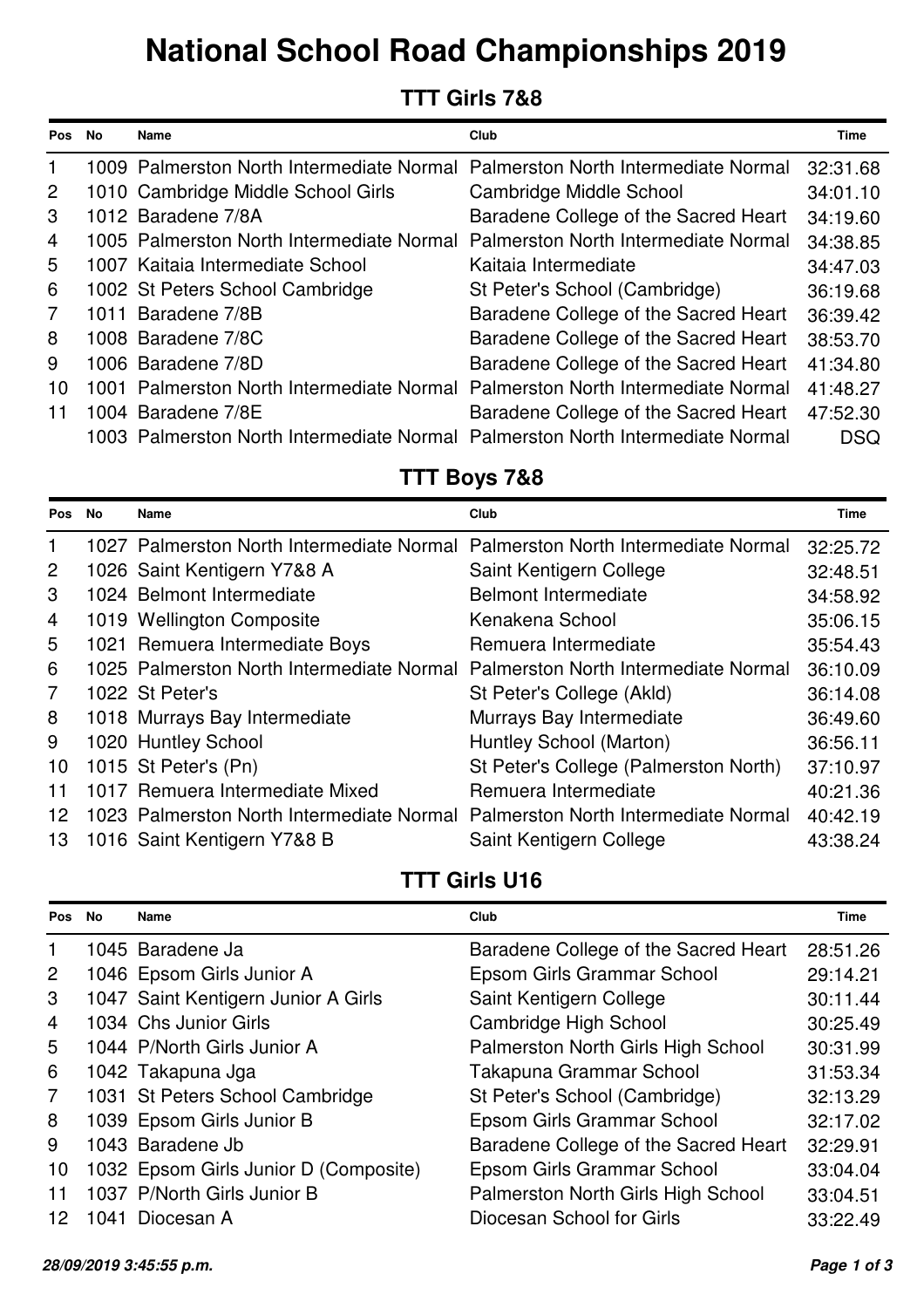## **National School Road Championships 2019**

#### **TTT Girls U16**

| Pos No | Name                         | Club                                          | <b>Time</b> |
|--------|------------------------------|-----------------------------------------------|-------------|
|        | 13 1040 Baradene Jc          | Baradene College of the Sacred Heart 34:21.17 |             |
|        | 14 1038 Waikato Dio          | <b>Waikato Diocesan School</b>                | 34:57.27    |
|        | 15 1036 Baradene Jd          | Baradene College of the Sacred Heart          | 35:05.77    |
|        | 16 1035 Epsom Girls Junior C | Epsom Girls Grammar School                    | 35:44.62    |
|        | 17 1033 Diocesan B           | Diocesan School for Girls                     | 38:06.28    |

#### **TTT Boys U16**

| Pos No         | Name                               | Club                                  | Time     |
|----------------|------------------------------------|---------------------------------------|----------|
| 1              | 1060 Chs Junior Boys A             | Cambridge High School                 | 25:45.61 |
| $\overline{c}$ | 1085 Auck Grammar A                | <b>Auckland Grammar School</b>        | 26:20.44 |
| 3              | 1082 Takapuna Jba                  | Takapuna Grammar School               | 26:38.41 |
| 4              | 1077 St Peters School Cambridge    | St Peter's School (Cambridge)         | 27:19.30 |
| 5              | 1081 Westlake Boys Junior A        | <b>Westlake Boys High School</b>      | 27:19.68 |
| 6              | 1078 Hamilton Boys                 | Hamilton Boys High School             | 28:10.93 |
| $\overline{7}$ | 1069 St Peter's A                  | St Peter's College (Akld)             | 28:23.63 |
| 8              | 1065 King's Junior A               | King's College                        | 28:23.85 |
| 9              | 1079 Saint Kentigern Junior A Boys | Saint Kentigern College               | 28:32.27 |
| 10             | 1080 Auck Grammar B                | <b>Auckland Grammar School</b>        | 28:42.86 |
| 11             | 1083 Pnbhs Junior A                | Palmerston North Boys High School     | 28:48.64 |
| 12             | 1073 Takapuna Jbb                  | Takapuna Grammar School               | 29:10.52 |
| 13             | 1071 Westlake Boys Junior B        | <b>Westlake Boys High School</b>      | 29:27.62 |
| 14             | 1084 Cbhs A                        | Christchurch Boys High School         | 29:39.95 |
| 15             | 1055 Selwyn College 1              | Selwyn College                        | 30:00.12 |
| 16             | 1075 Macleans Junior A             | <b>Macleans College</b>               | 30:09.68 |
| 17             | 1070 Auck Grammar D                | <b>Auckland Grammar School</b>        | 30:18.36 |
| 18             | 1064 Sacred Heart Junior           | Sacred Heart College (Akld)           | 30:27.14 |
| 19             | 1072 Pnbhs Junior C                | Palmerston North Boys High School     | 30:33.17 |
| 20             | 1063 Auck Grammar E                | <b>Auckland Grammar School</b>        | 30:50.16 |
| 21             | 1066 Saint Kentigern Junior B Boys | Saint Kentigern College               | 31:11.40 |
| 22             | 1052 St Peter's (Pn)               | St Peter's College (Palmerston North) | 31:23.84 |
| 23             | 1074 Auck Grammar C                | <b>Auckland Grammar School</b>        | 31:43.79 |
| 24             | 1076 Pnbhs Junior B                | Palmerston North Boys High School     | 32:10.43 |
| 25             | 1061 Auck Grammar F                | <b>Auckland Grammar School</b>        | 32:17.15 |
| 26             | 1068 Westlake Boys Junior C        | <b>Westlake Boys High School</b>      | 32:49.50 |
| 27             | 1058 King's Junior B               | King's College                        | 33:01.39 |
| 28             | 1059 Chs Junior Boys B             | Cambridge High School                 | 33:27.77 |
| 29             | 1056 Pnbhs Junior D                | Palmerston North Boys High School     | 33:35.88 |
| 30             | 1062 Westlake Boys Junior D        | <b>Westlake Boys High School</b>      | 33:54.63 |
| 31             | 1050 Sacred Heart Junior B         | Sacred Heart College (Akld)           | 34:03.84 |
| 32             | 1067 Takapuna Jbc                  | Takapuna Grammar School               | 34:28.85 |
| 33             | 1057 Macleans Junior B             | <b>Macleans College</b>               | 35:20.57 |
| 34             | 1053 St Peter's B                  | St Peter's College (Akld)             | 36:28.32 |
| 35             | 1054 Selwyn College Composite Team | Selwyn College                        | 37:55.11 |